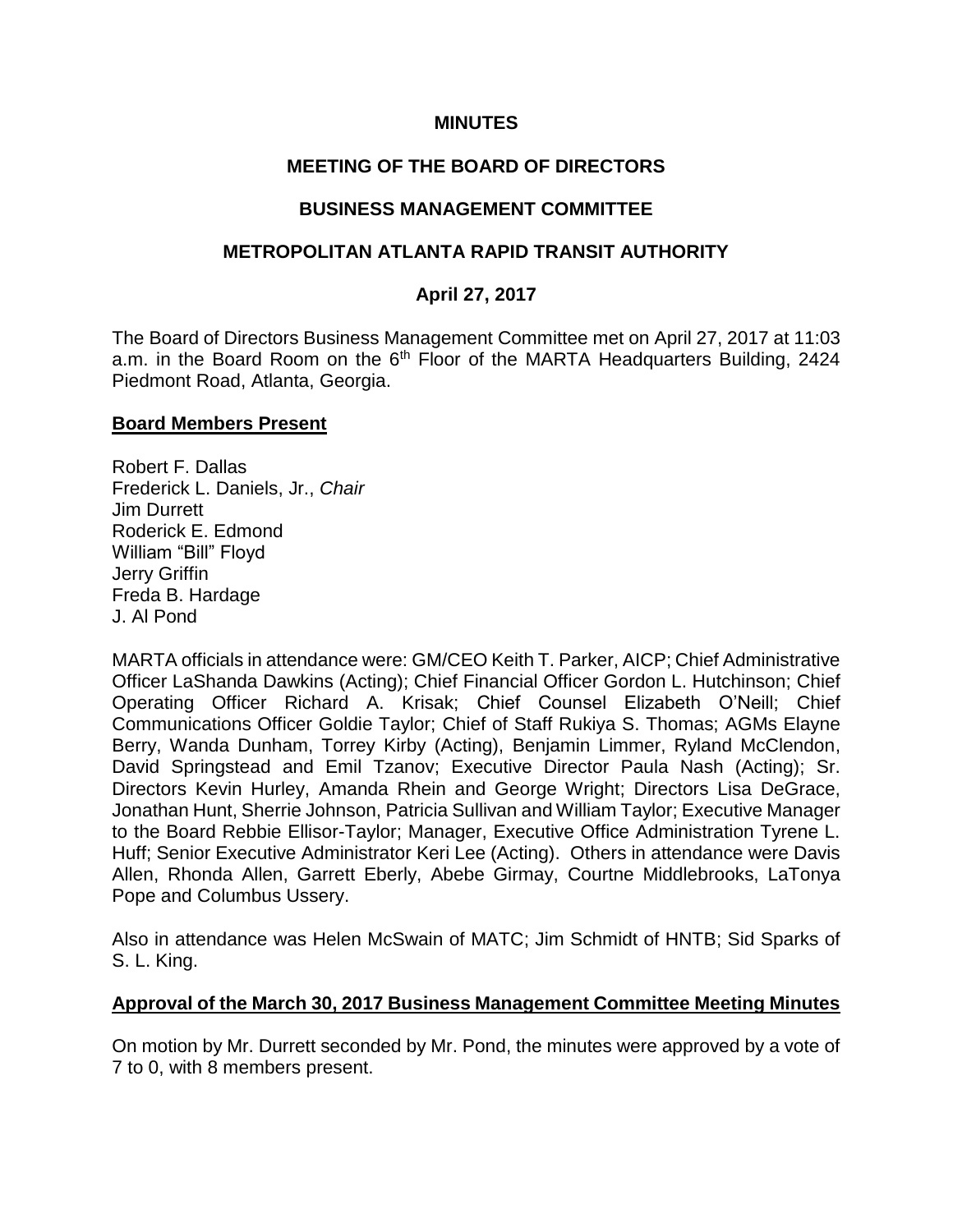Mr. Griffin abstained.

#### **Resolution Authorizing the Extension of the Lease for Johnsontown South Site at the Lenox Station**

Mrs. Rhein presented this resolution for Board of Directors' approval authorizing the extension of the lease for Johnsontown South Site at the Lenox Station.

On motion by Mr. Durrett seconded by Mrs. Hardage, the resolution was unanimously approved by a vote of 8 to 0, with 8 members present.

#### **Resolution Authorizing the Award of a Contract for the Procurement of Authority-Wide Wireless Communication Devices, RFP P39132 Utilizing the State of Georgia Contract**

Mrs. Sullivan presented this resolution for Board of Directors' approval authorizing the General Manager/CEO or his delegate to enter into a contract with Georgia Technology Authority's (GTA), State of Georgia vendors: Sprint Solutions, Inc. and AT&T Mobility National Accounts LLC to procure Services for Wireless Communication Devices used by the Authority.

On motion by Mr. Durrett seconded by Mr. Griffin, the resolution was unanimously approved by a vote of 8 to 0, with 8 members present.

### **Briefing – FY2017 February Budget Variance Analysis and Performance Indicators**

Mr. Hutchinson briefed the Committee on FY2017 February Budget Variance Analysis and Performance Indicators.

- Year-to-Date (YTD) through February MARTA had a surplus of \$10.5M, \$2.5M better than budget, driven by lower Expenses and better than expected Revenues
- Sales Tax continues to lag; however, when combined with Ad Valorem Tax, MARTA is positive
- Ridership was up in January but softened in February
- Overtime continues to run high
- Benefits were slightly positive but Pension is negative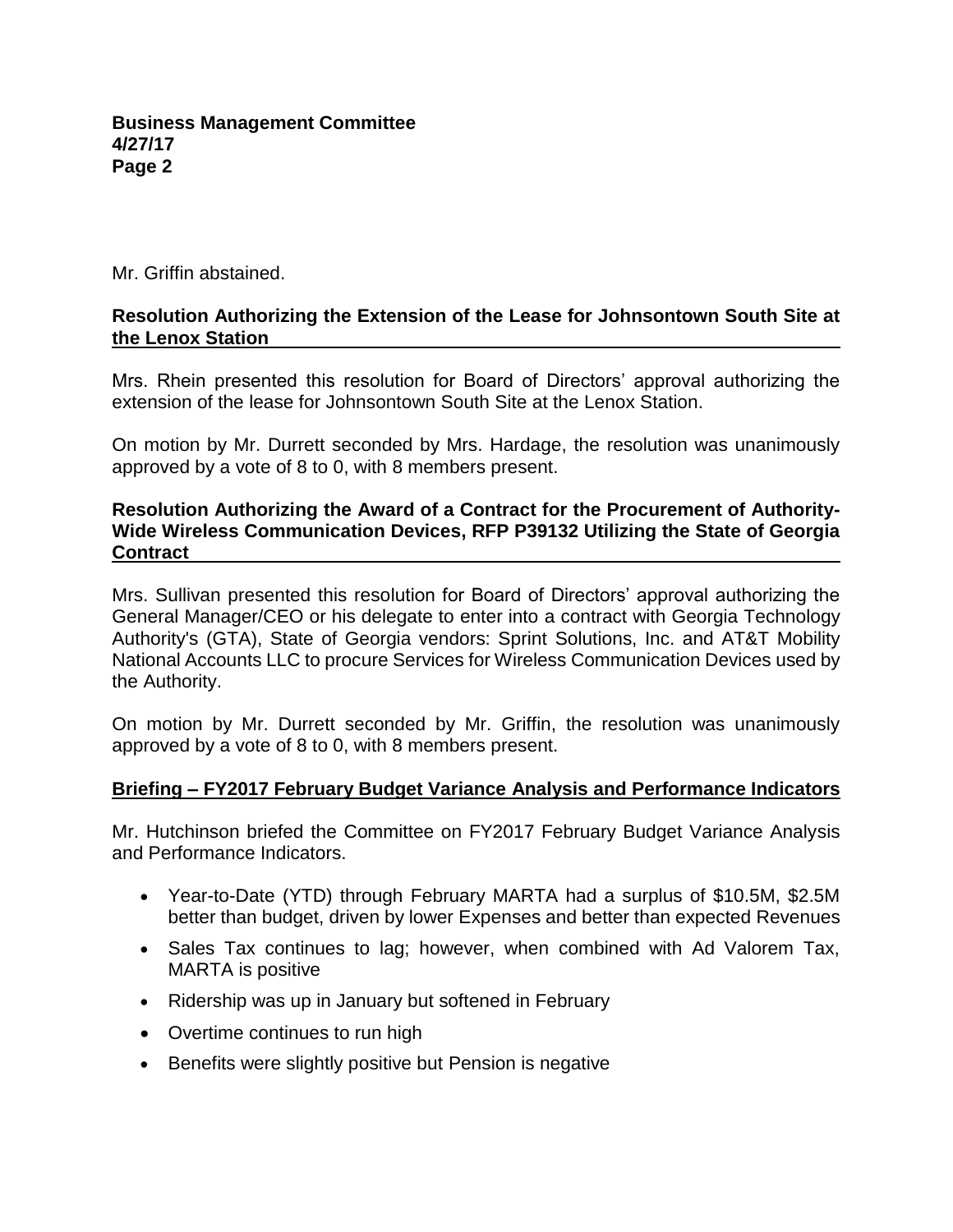#### **Business Management Committee 4/27/17 Page 3**

- Capital charges were unfavorable
- Overall, the current month is on trend with YTD
- Bus Mean Distance Between Failure (MDBF) has been lagging for most of the fiscal year
- All Rail KPIs are positive
- Mobility On-Time Performance has significantly improved
- Part I Crime rate is consistently better than target

Dr. Edmond said overtime has been an issue for a long time. It is understood that it is driven by vacancies and absenteeism. He requested that staff provide additional data on what is being done to make improvements.

Mr. Parker said reducing absenteeism and overtime is a top internal priority. Staff will provide a full-scale presentation on the actions taken and next steps within the next 30- 60 days.

### **Other Matters**

Plan of Finance Discussion

Mr. Hurley briefed the Committee on MARTA's Debt Initiatives.

*Rating Agency Upgrade Actions*

- Methods examined to close First and Second Indentures
	- o First Indenture \$38.4M
		- Cash fund a defeasance account of outstanding bonds with up to four years remaining maturity
		- Taxable Refunding
		- Early tender
	- $\circ$  Second Indenture \$194.5M Floating Rate Notes
		- Execute Series 2000 A and B refunding and replacement of Variable Rate Debt under 3rd Indenture
	- $\circ$  The third indenture (working lien) will no longer be subordinated
- Increase Additional Bonds Test (ABT) to 2.2 from 2.0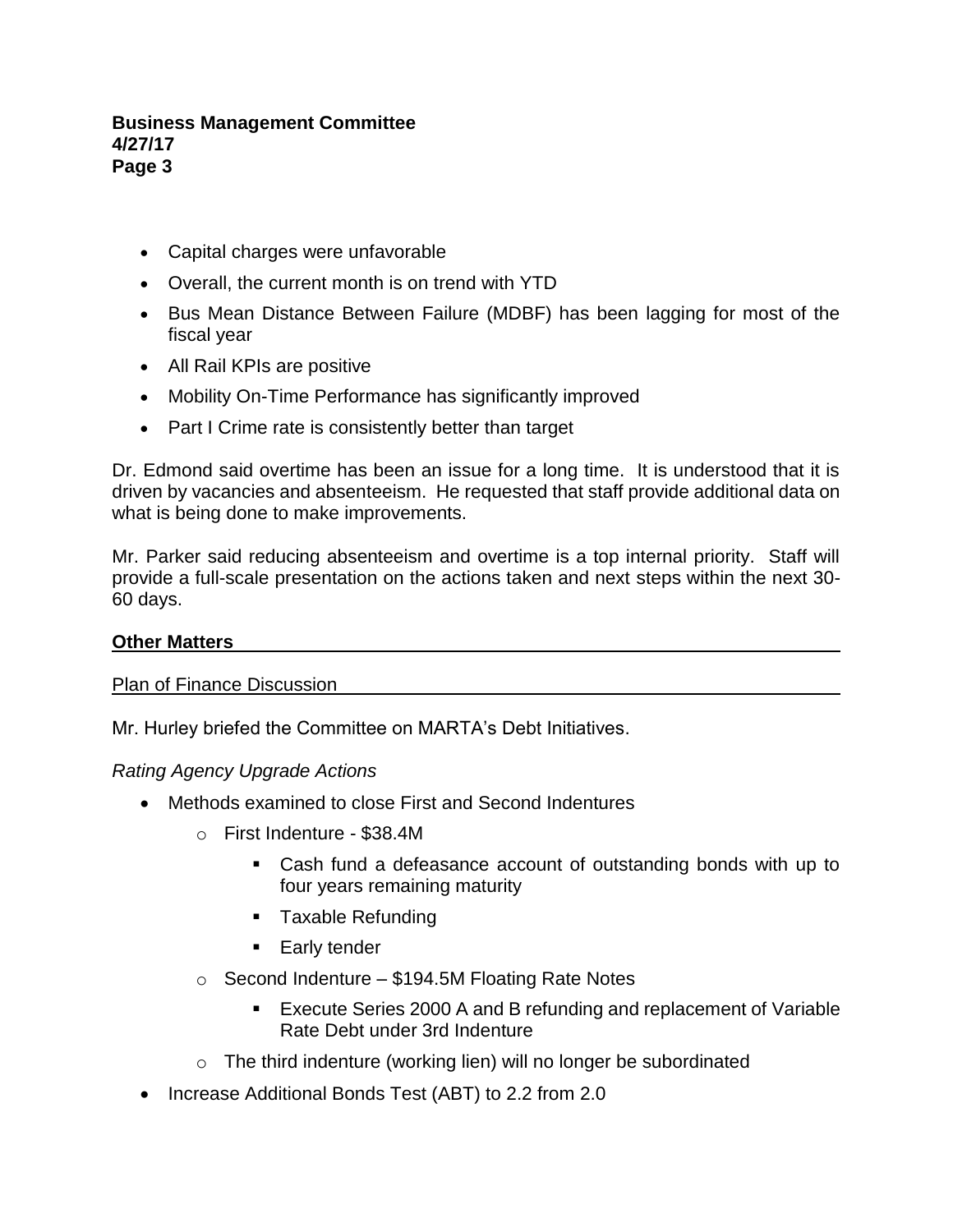#### **Business Management Committee 4/27/17 Page 4**

- Eliminate First and Second Lien Indentures
	- o First Indenture \$38.4M
		- Fund a defeasance account of outstanding bonds
		- Current debt service set aside \$10.0M
		- Additional escrow funds to fully defease \$28.4M
		- Defeasance funds partially reimbursed from release of the Series 2009A Debt Service Reserve Fund - \$25.0M
	- o Second Indenture \$194.5M
		- Execute Series 2000 A and B refunding under 3rd Indenture
- Elected not to increase the ABT to 2.2

## *Series 2000 A and B Refunding*

- Call date is July 1, 2017
- Maintain variable rate debt
- Conduct an RFP to select products and terms from those offered by participating financial institutions
- Floating Rate Notes
- Standby Bond Purchase Agreements
- Direct Purchase Bonds
- Other products within established parameters
- Closing June 27, 2017

# *Series 2009A Refunding* – *Refunding (S&P AA+, Moody's Aa2)*

- Call date is July 1, 2019
- Fixed rate refunding
- Approximately \$8.9M NPV savings, or approximately 3.6% of the refunded par amount (Based on full refunding of \$250M)
- Releases existing Series 2009A Debt Service Reserve Fund of \$25.0M
- Closing June 27, 2017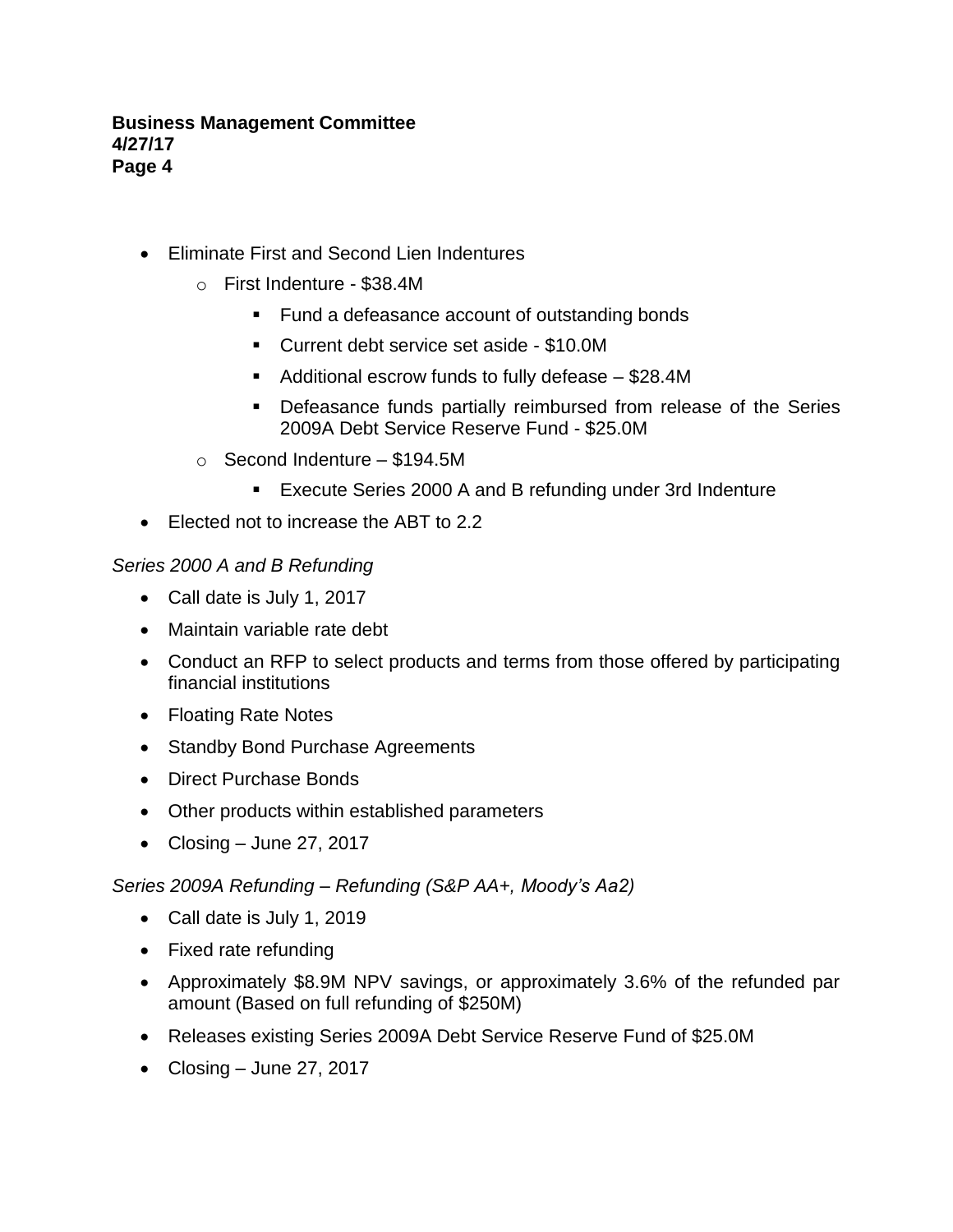#### **Business Management Committee 4/27/17 Page 5**

## *Board Actions*

- May 11 Board Meeting
	- o Approve the Defeasance of the Series N and Series P First Indenture bonds
- June 1 Board Meeting
	- o Approve the pricing, execution and delivery of the replacement for the Series 2000A and B Floating Rate Notes
	- o Approve the pricing, execution and delivery of the Series 2017B refunding bonds which replace 2009A bonds

## *Timeline/Next Steps*

- April 27 Brief Business Management Committee on Debt Initiatives
- May 11 Brief Board Work Session
- May 11 Board Approval of  $1<sup>st</sup>$  Indenture Defeasance
- June 1 Board Approval of Pricing and Sale of 2000A and B Refunding
- June 1 Board Approval of Pricing and Sale of 2017B Refunding Bonds
- June 27 Closing of the Series 2000AB Refunding and 2017B Bond Transactions

Mr. Pond asked if MARTA's reserves affect the bonds.

Mr. Hurley said yes; rating agencies like to see that there is a rainy-day fund.

\*\*\*\*\*\*\*\*

The FY2017 February Key Performance Indicators were provided to the Committee as informational only.